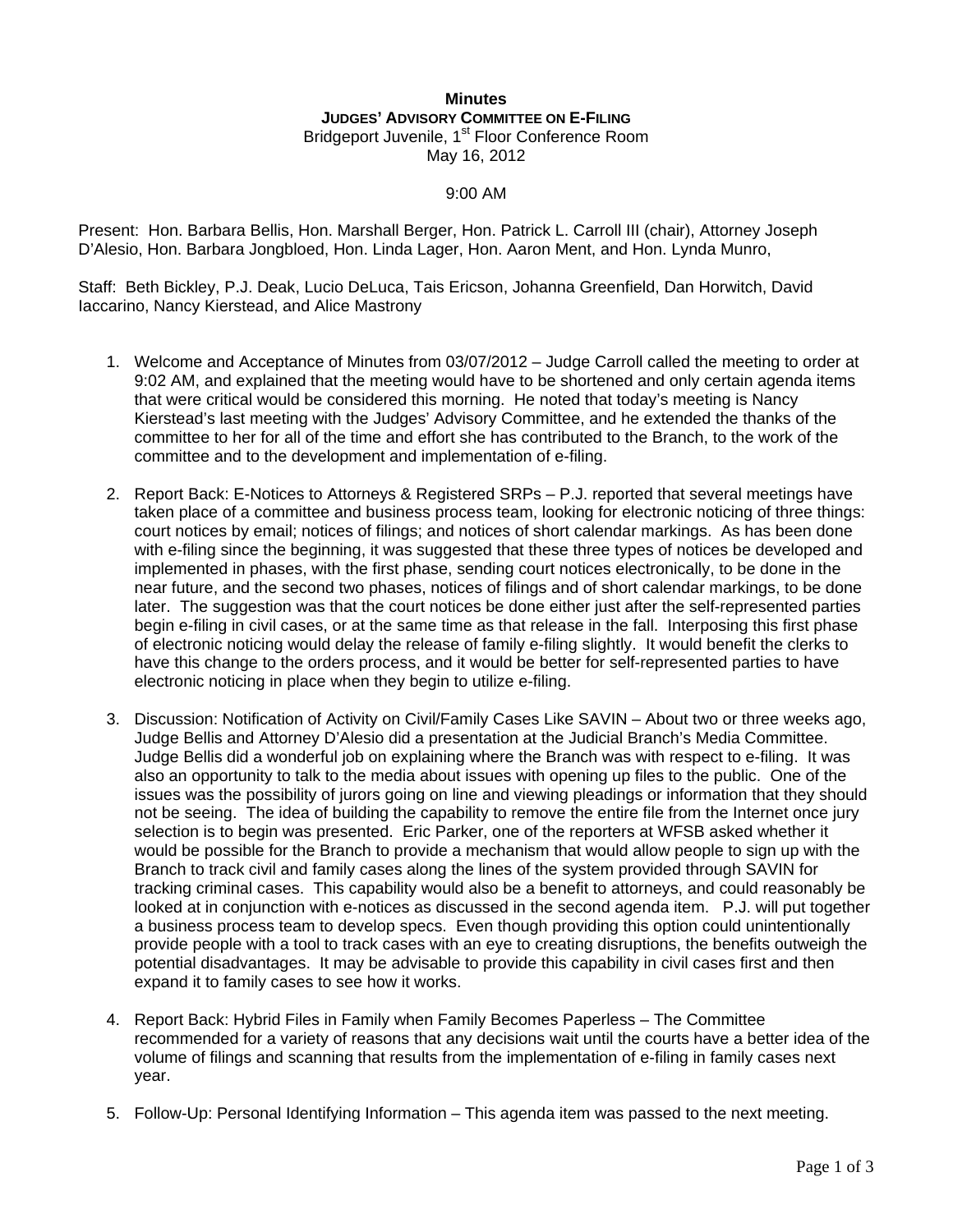6. 4.0 - Release Update: Edison & E-Filing – P.J. gave a brief summary of where things stand. Multiple practice runs of data conversion from CATER over to the new system have been done successfully since September, but nonetheless, contingency plans have been developed to address any potential problems on the weekend of the release, including delaying bringing the system back up on Monday morning for an hour or two and postponing the release, if necessary. The public inquiry site will be down from 5:00 PM Friday, June 22<sup>nd</sup> until Monday, June 25<sup>th</sup> at 7:00 AM. Notices will be posted regarding the shutdowns of Edison, E-Services and the public inquiry site.

Judge Bellis suggested that caseflow be given a head's up to produce hard copies of the schedule for Monday, June  $25<sup>th</sup>$ , just in case Edison is not available. Courts have scheduled events for that Monday because no short calendar will be taking place, so having the hard copy schedule will be helpful in the event Edison is not available.

- 7. Post-4.0 Edison Releases After the major release on June  $23<sup>rd</sup>$ , the plan is to return to a rapid schedule of small releases. The Edison team has been doing things in small chunks and will be doing several small releases, such as the new process for 120 day reminder; extract of data from magistrate orders to DSS so they can verify on a nightly basis; and the ability to distinguish among family, family support magistrate and civil order templates.
- 8. EDISON as "legacy" system P.J. addressed the need to plan for upgrade to Edison, which will be a somewhat more involved process than the small releases discussed in the prior agenda item. Once CATER is out of the picture, Edison will be the "old technology." It was built on an older platform, and it will become increasingly difficult to move ahead unless the upgrade is undertaken. Anything from the proposed future conversion to using PDF-A as the standard to the lack of people who know the programming language of Edison could create real problems for the future. The proposal is to have a release after the post-4.0 releases to rebuild Edison on the same platform and to the standards as efiling. This rebuild could happen at the same time as other developments. The upgrade would be virtually unseen by the users. It might require a very small amount of re-training for judges.
- 9. Discussion: Adjust E-Filing Phases and Timeline P.J. discussed the impact of the development of enotices, the small releases in Edison and e-filing, and the need for a block of time to migrate from the platform that Edison is on the time line for releases in e-filing. The time line may have to shift a little bit perhaps. The necessary time for e-notices is currently being discussed, but it could take perhaps six months to develop, particularly if the plan is to tie it with optional SRP e-filing. Family e-filing had been targeted for February of 2013, based on the premise that family would work just like civil, but family truly has some different needs and requirements in the courthouse and with self-represented litigants. The question is, given the need to address these different needs and requirements to make a system that is truly paperless like civil is, would it be appropriate to delay the implementation of family e-filing until the fall of 2013.

Judge Carroll said the projection of fall of 2013 seems more realistic, and that it is important to do family e-filing the right way.

Judge Berger raised that question about the possibility of mandatory form pleading, and whether the committee should consider proposing any rule changes. To require that filers utilize forms when filing document with the court is a major change, and it is something that will need a great deal of discussion with the Bar and the Bench. The issue has broad dimensions, beyond e-filing. Until civil efiling becomes an option for self-represented parties, it will be difficult to know what the level of participation will be from self-represented parties and to predict what types of documents will be filed. Judge Lager suggested that it may be necessary to have a way to monitor what is being filed to determine whether there are issues that must be addressed.

Discussion ensued, including the possibility of including somewhere in this process a pilot family formbased program; drafting rules to accommodate two different kinds of complaints: form and manuscripted; and the need to work with the family bar on these issues.